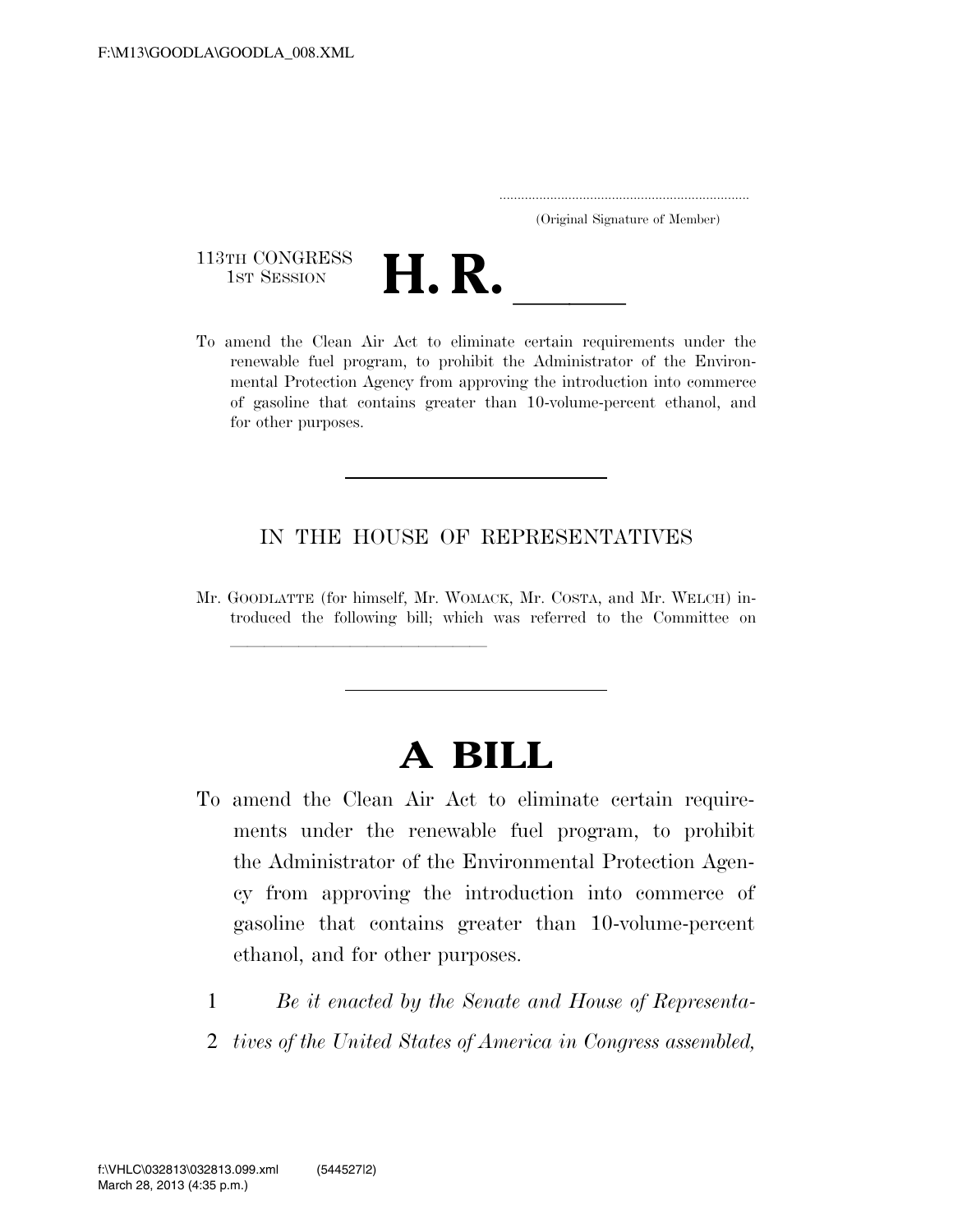## 1 **SECTION 1. SHORT TITLE.**

2 This Act may be cited as the ''RFS Reform Act of

3 2013''.

## 4 **SEC. 2. TABLE OF CONTENTS.**

### 5 The table of contents of this Act is as follows:

- Sec. 1. Short title.
- Sec. 2. Table of contents.

### TITLE I—RENEWABLE FUEL STANDARD AMENDMENTS

- Sec. 101. Amendments to the Clean Air Act.
- Sec. 102. Cellulosic biofuel requirement based on actual production.

Sec. 103. Reduction in applicable volume of renewable fuel corresponding to certain reductions in applicable volume of biomass-based diesel.

Sec. 104. Applicability and regulations.

#### TITLE II—GASOLINE CONTAINING GREATER THAN 10-VOLUME PERCENT ETHANOL

Sec. 201. Prohibition of gasoline blends with greater than 10-volume-percent ethanol.

- Sec. 202. Prohibition of waivers.
- Sec. 203. Misfueling rule.

# 6 **TITLE I—RENEWABLE FUEL**  7 **STANDARD AMENDMENTS**

### 8 **SEC. 101. AMENDMENTS TO THE CLEAN AIR ACT.**

9 (a) REVISED DEFINITION OF RENEWABLE FUEL.—

- 10 (1) IN GENERAL.—Section  $211(0)(1)(J)$  of the
- 11 Clean Air Act  $(42 \text{ U.S.C. } 7545(0)(1)(\text{J}))$  is amended

### 12 to read as follows:

- 13 "(J) RENEWABLE FUEL.—The term 're-
- 14 newable fuel' means fuel that—
- 15  $\frac{1}{10}$  is produced from renewable bio-16 mass;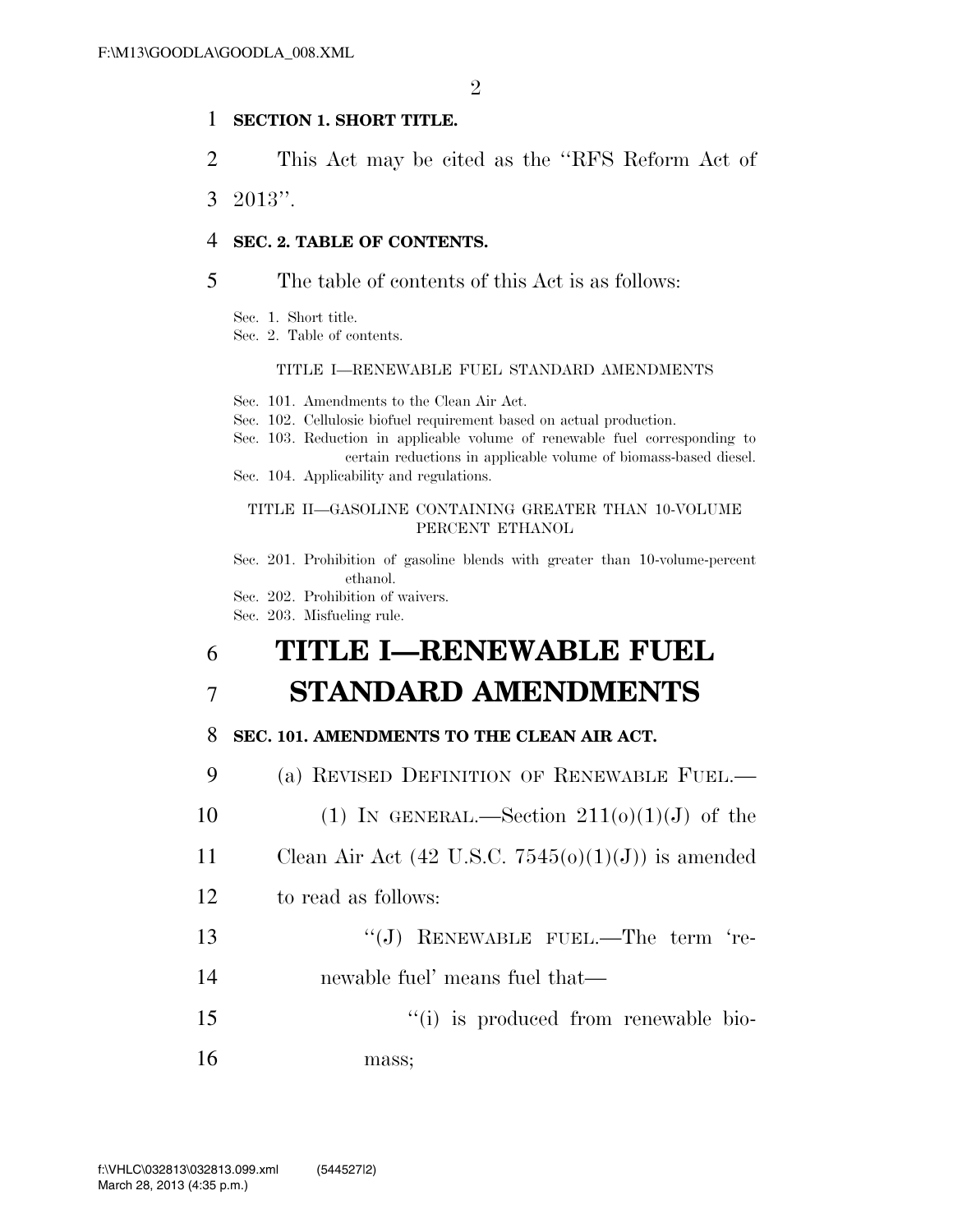| $\mathbf{1}$   | "(ii) is used to replace or reduce the                          |
|----------------|-----------------------------------------------------------------|
| $\overline{2}$ | quantity of fossil fuel present in a trans-                     |
| 3              | portation fuel; and                                             |
| $\overline{4}$ | "(iii) beginning on January 1, 2014,                            |
| 5              | is advanced biofuel.".                                          |
| 6              | CONFORMING AMENDMENT.-Section<br>(2)                            |
| 7              | $211(0)(1)(B)(i)$ of the Clean Air Act (42 U.S.C.               |
| 8              | $7545(o)(1)(B(i))$ is amended by striking "renewable"           |
| 9              | fuel" and inserting "fuel described in clauses (i) and          |
| 10             | (ii) of subparagraph $(J)$ ".                                   |
| 11             | (b) APPLICABLE VOLUMES.—Section $211(0)(2)(B)(i)$               |
| 12             | of the Clean Air Act $(42 \text{ U.S.C. } 7545(0)(2)(B)(i))$ is |
| 13             | amended—                                                        |
| 14             | $(1)$ in the table in subclause $(I)$ —                         |
|                |                                                                 |
| 15             | $(A)$ by striking "18.15" and inserting                         |
| 16             | "3.75";                                                         |
| 17             | by striking " $20.5$ " and inserting<br>(B)                     |
| 18             | "5.5";                                                          |
| 19             | $(C)$ by striking "22.25" and inserting                         |
| 20             | " $7.25$ ";                                                     |
| 21             | (D) by striking "24.0" and inserting                            |
| 22             | $``9.0"$ ;                                                      |
| 23             | $(E)$ by striking "26.0" and inserting                          |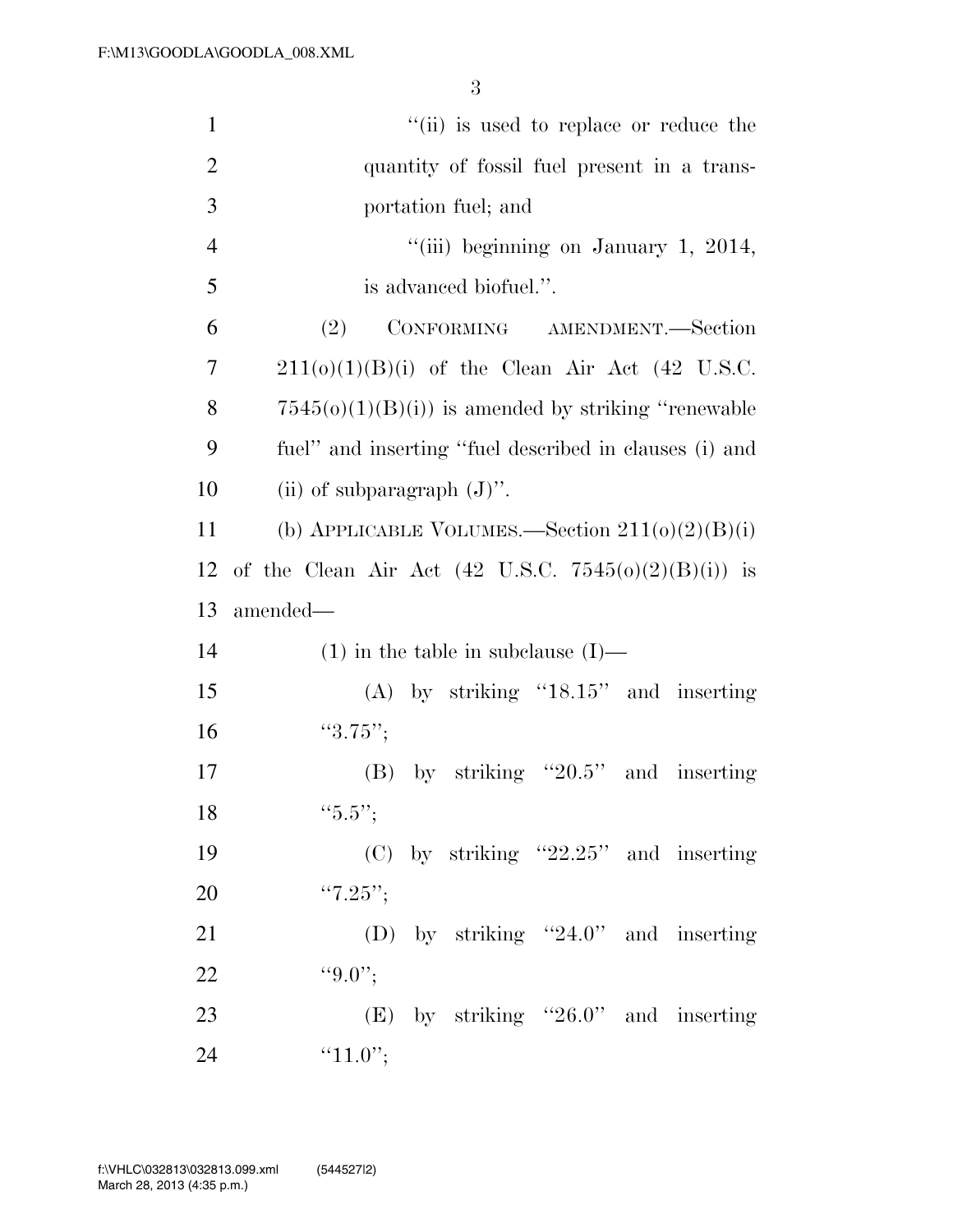| $\mathbf{1}$   | $(F)$ by striking "28.0" and inserting                |
|----------------|-------------------------------------------------------|
| $\overline{2}$ | " $13.0$ ";                                           |
| 3              | $(G)$ by striking "30.0" and inserting                |
| $\overline{4}$ | " $15.0$ ";                                           |
| 5              | $(H)$ by striking "33.0" and inserting                |
| 6              | $"18.0"$ ; and                                        |
| $\overline{7}$ | (I) by striking " $36.0$ " and inserting              |
| 8              | " $21.0$ ";                                           |
| 9              | $(2)$ in subclause $(II)$ —                           |
| 10             | $(A)$ in the matter preceding the table, by           |
| 11             | striking "2022" and inserting "2013"; and             |
| 12             | (B) in the table, by striking the items re-           |
| 13             | lating to calendars years 2014 through 2022;          |
| 14             | $(3)$ in subclause (III), by striking "of the vol-    |
| 15             | ume of advanced biofuel required under subclause      |
| 16             | (II)" and inserting "of the volume of advanced        |
| 17             | biofuel required for calendar years 2010 through      |
| 18             | 2013 under subclause (II), as in effect on the day    |
| 19             | before the date of enactment of the Renewable Fuel    |
| 20             | Standard Amendments Act, and of the volume of re-     |
| 21             | newable fuel required for calendar years 2014         |
| 22             | through $2022$ under the subclause $(I)$ "; and       |
| 23             | $(4)$ in subclause $(IV)$ , by inserting ", as in ef- |
| 24             | fect on the day before the date of enactment of the   |
| 25             | Renewable Fuel Standard Amendments Act" after         |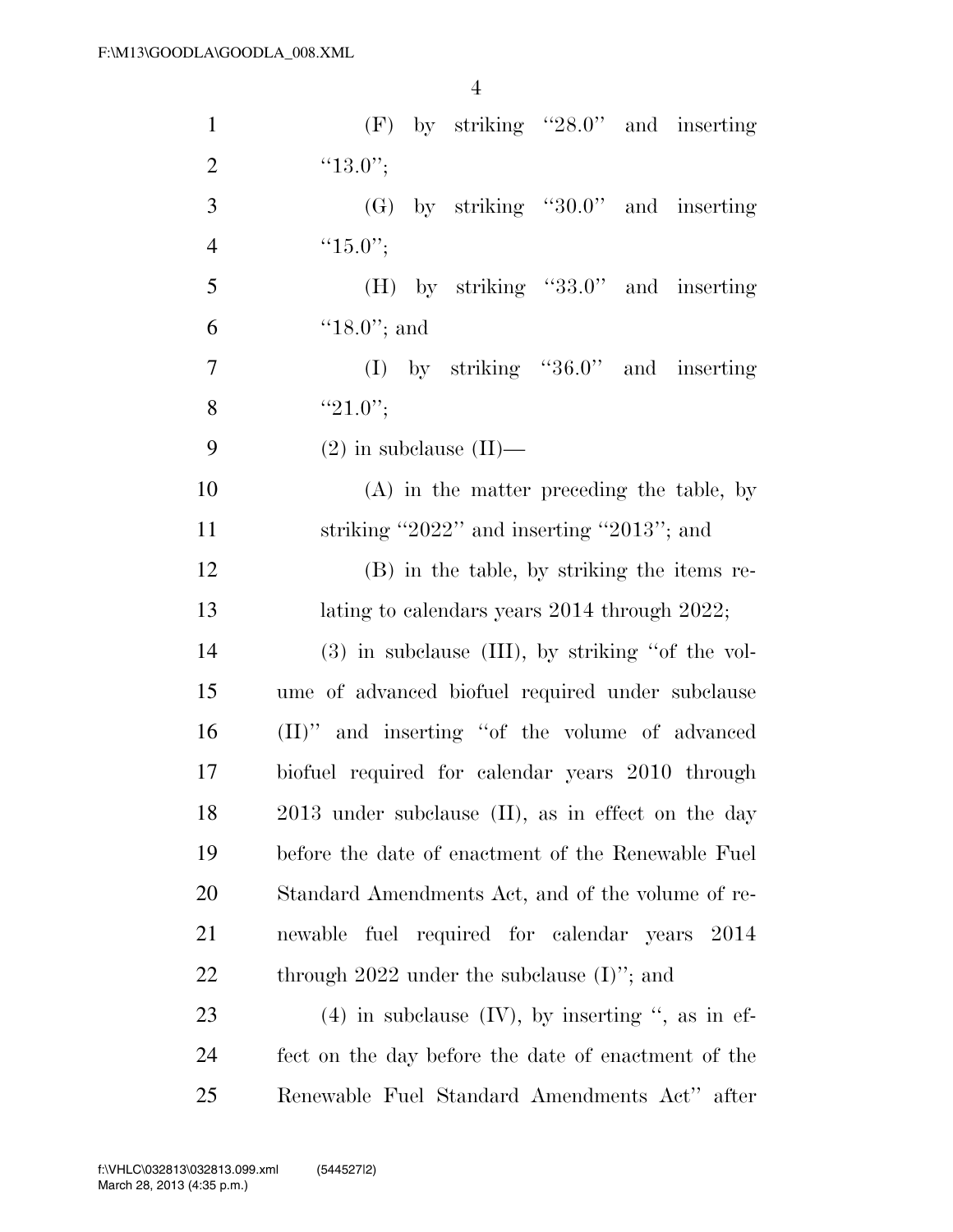| $\mathbf{1}$   | "of the volume of advanced biofuel required under    |
|----------------|------------------------------------------------------|
| $\overline{2}$ | subclause $(II)$ ".                                  |
| 3              | (c) CONFORMING AMENDMENTS.-                          |
| $\overline{4}$ | OTHER CALENDAR YEARS.-Section<br>(1)                 |
| 5              | $211(0)(2)(B)$ of the Clean Air Act (42 U.S.C.       |
| 6              | $7545(o)(2)(B)$ is amended—                          |
| 7              | $(A)$ in clause (ii)(III), by striking "ad-          |
| 8              | vanced biofuels in each category (cellulosic         |
| 9              | biofuel and biomass-based diesel)" and insert-       |
| 10             | ing "cellulosic biofuel and biomass-based die-       |
| 11             | $\text{sel}''$                                       |
| 12             | (B) by striking clause (iii); and                    |
| 13             | (C) by redesignating clauses (iv) and (v) as         |
| 14             | clauses (iii) and (iv), respectively.                |
| 15             | (2)<br>APPLICABLE<br>PERCENT<br><b>REDUCTION</b>     |
| 16             | LEVEL.—Section $211(0)(4)$ of the Clean Air Act (42) |
| 17             | U.S.C. $7545(0)(4)$ is amended—                      |
| 18             | (A) in subparagraph $(E)$ , by striking "20,         |
| 19             | 50, or 60 percent reduction levels" and insert-      |
| 20             | ing "applicable percent reduction level"; and        |
| 21             | $(B)$ in subparagraph $(F)$ , by inserting "(if      |
| 22             | applicable)" after " $(2)(A)(i)$ ".                  |
| 23             | (3) WAIVERS.—Section $211(0)(7)$ of the Clean        |
| 24             | Air Act (42 U.S.C. 7545( $o$ )(7)) is amended—       |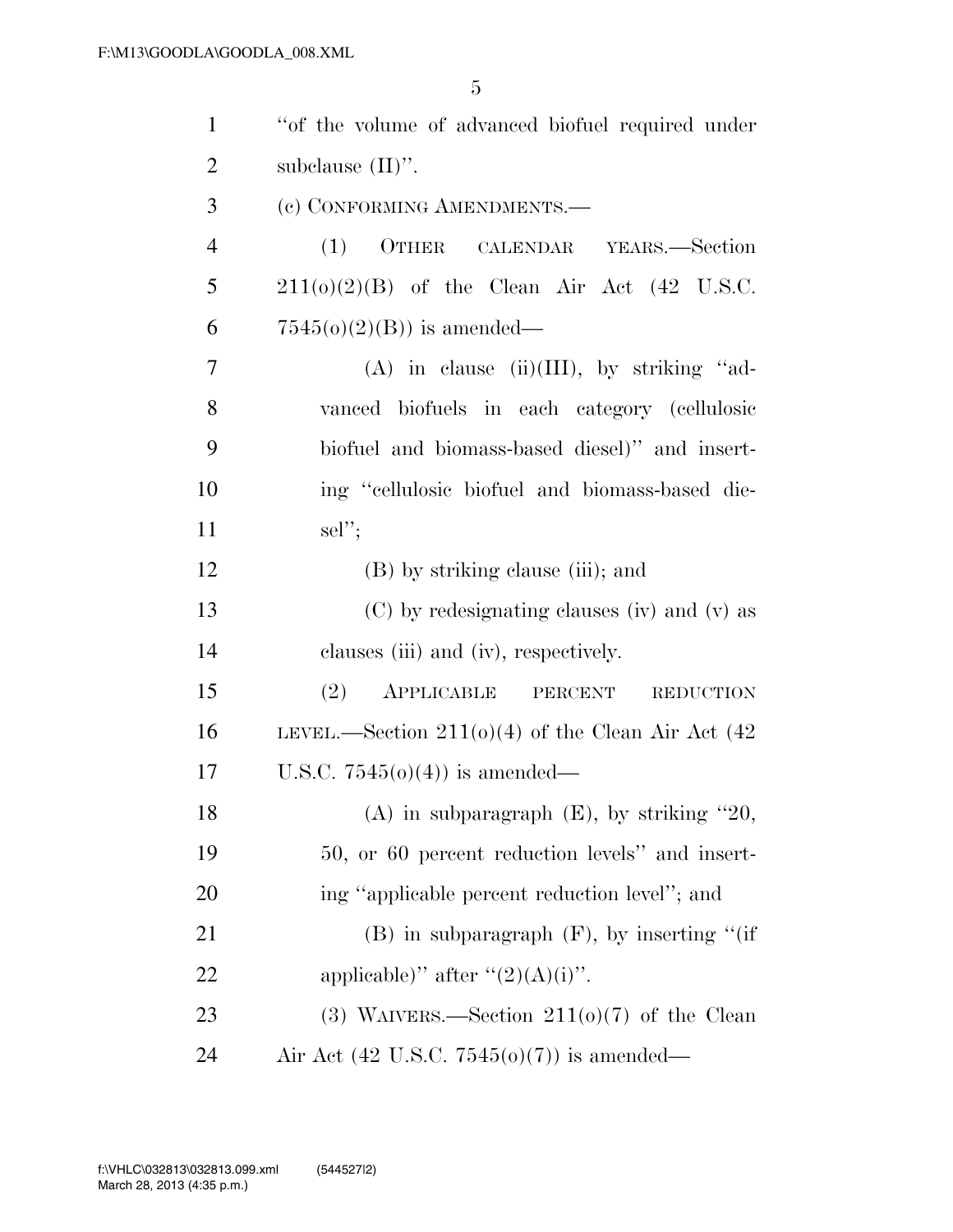| $\mathbf{1}$   | (A) in subparagraph $(D)(i)$ , by inserting ",       |
|----------------|------------------------------------------------------|
| $\overline{2}$ | if such year is before 2014," before "advanced"      |
| 3              | biofuels"; and                                       |
| $\overline{4}$ | $(B)$ in subparagraph $(E)(ii)$ , by inserting       |
| 5              | ", if such year is before $2014$ ," before "ad-      |
| 6              | vanced biofuels".                                    |
| 7              | SEC. 102. CELLULOSIC BIOFUEL REQUIREMENT BASED ON    |
| 8              | <b>ACTUAL PRODUCTION.</b>                            |
| 9              | (a) PROVISION OF ESTIMATE OF VOLUMES OF CEL-         |
| 10             | LULOSIC BIOFUEL.—Section $211(0)(3)(A)$ of the Clean |
| 11             | Air Act (42 U.S.C. 7545( $o(3)(A)$ ) is amended—     |
| 12             | (1) by inserting "(i)" before "Not later than";      |
| 13             | and                                                  |
| 14             | $(2)$ by adding at the end the following new         |
| 15             | clause:                                              |
| 16             | $``(ii)(I)$ In determining any estimate under        |
| 17             | clause (i), with respect to the following calendar   |
| 18             | year, of the projected volume of cellulosic          |
| 19             | biofuel production (as described in paragraph        |
| 20             | $(7)(D)(i)$ , the Administrator of the Energy In-    |
| 21             | formation Administration shall—                      |
| 22             | "(aa) for each cellulosic biofuel                    |
| 23             | production facility that is producing                |
| 24             | (and continues to produce) cellulosic                |
| 25             | biofuel during the period of January 1               |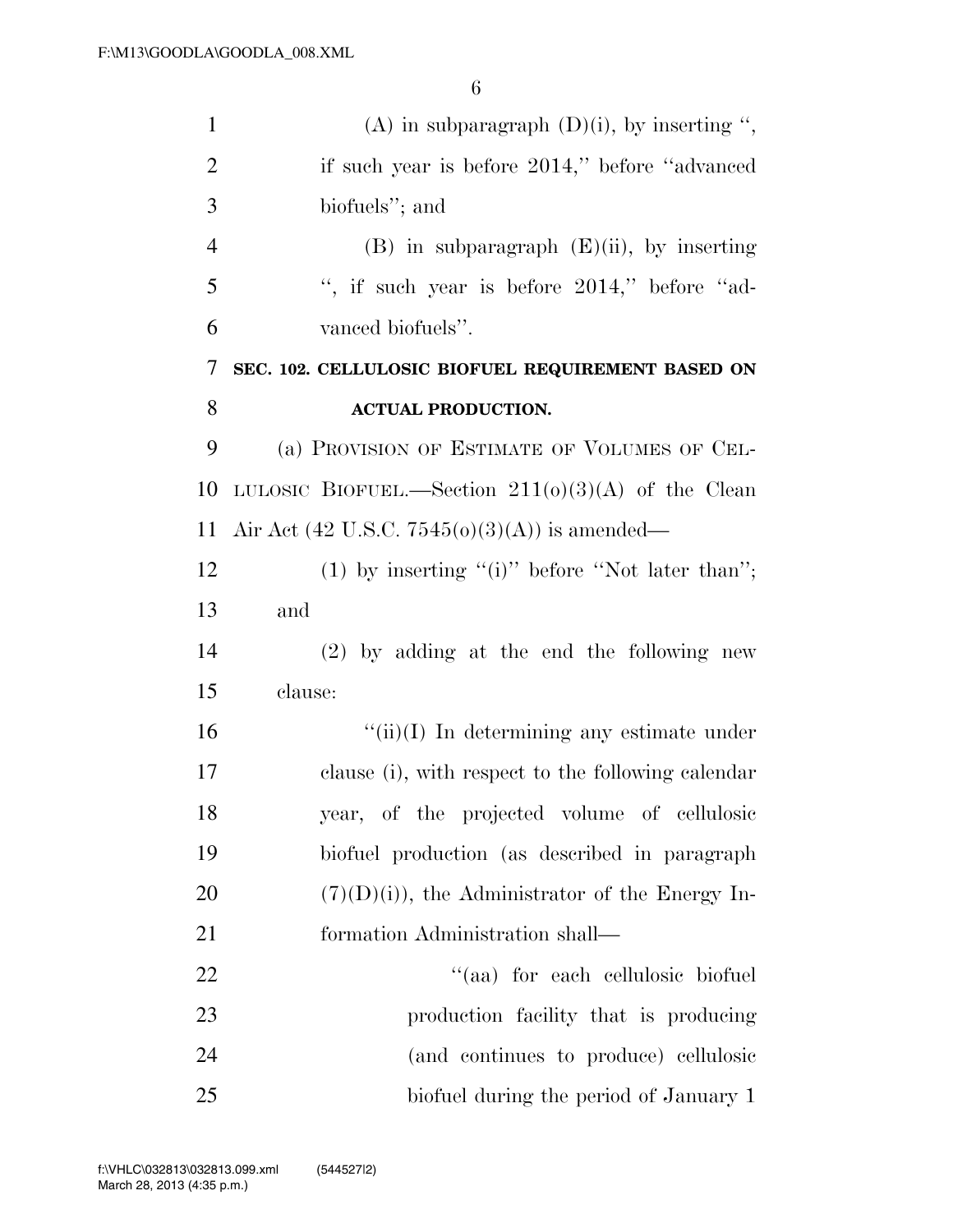1 through October 31 of the calendar year in which the estimate is made (in this clause referred to as the 'current calendar year')— ''(AA) determine the average monthly volume of cellulosic biofuel produced by such facility, based on the actual volume pro-duced by such facility during

11 ''(BB) based on such aver-12 age monthly volume of produc-13 tion, determine the estimated 14 annualized volume of cellulosic 15 biofuel production for such facil-16 ity for the current calendar year; 17 and 18 ''(bb) for each cellulosic biofuel

10 such period; and

19 production facility that begins initial 20 production of (and continues to 21 produce) cellulosic biofuel after Janu-22 ary 1 of the current calendar year— 23 ''(AA) determine the average 24 monthly volume of cellulosic 25 biofuel produced by such facility,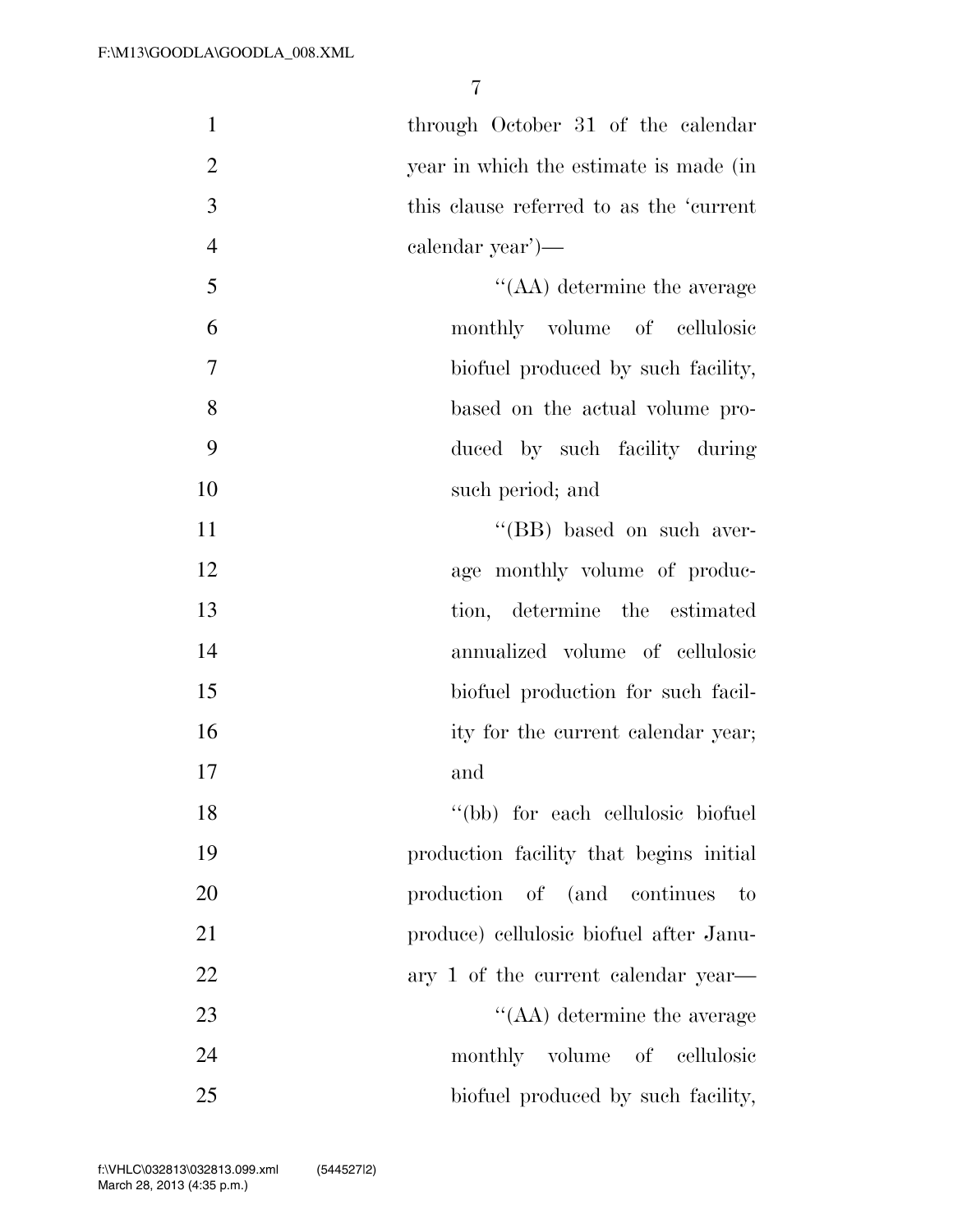| $\mathbf{1}$   | based on the actual volume pro-                  |
|----------------|--------------------------------------------------|
| $\overline{2}$ | duced by such facility during the                |
| 3              | period beginning on the date of                  |
| $\overline{4}$ | initial production of cellulosic                 |
| 5              | biofuel by the facility and ending               |
| 6              | on October 31 of the current cal-                |
| 7              | endar year; and                                  |
| 8              | "(BB) based on such aver-                        |
| 9              | age monthly volume of produc-                    |
| 10             | tion, determine the estimated                    |
| 11             | annualized volume of cellulosic                  |
| 12             | biofuel production for such facil-               |
| 13             | ity for the current calendar year.               |
| 14             | "(II) An estimate under clause (i)               |
| 15             | with respect to the following calendar year      |
| 16             | of the projected volume of cellulosic biofuel    |
| 17             | production (as described in paragraph            |
| 18             | $(7)(D)(i)$ , shall be equal to the total of the |
| 19             | estimated<br>annual volumes of cellulosic        |
| 20             | biofuel production for all cellulosic biofuel    |
| 21             | production facilities described in subclause     |
| 22             | $(I)$ for the current calendar year.".           |
| 23             | (b) REDUCTION IN APPLICABLE VOLUME.—Section      |

211(o)(7)(D)(i) of the Clean Air Act (42 U.S.C.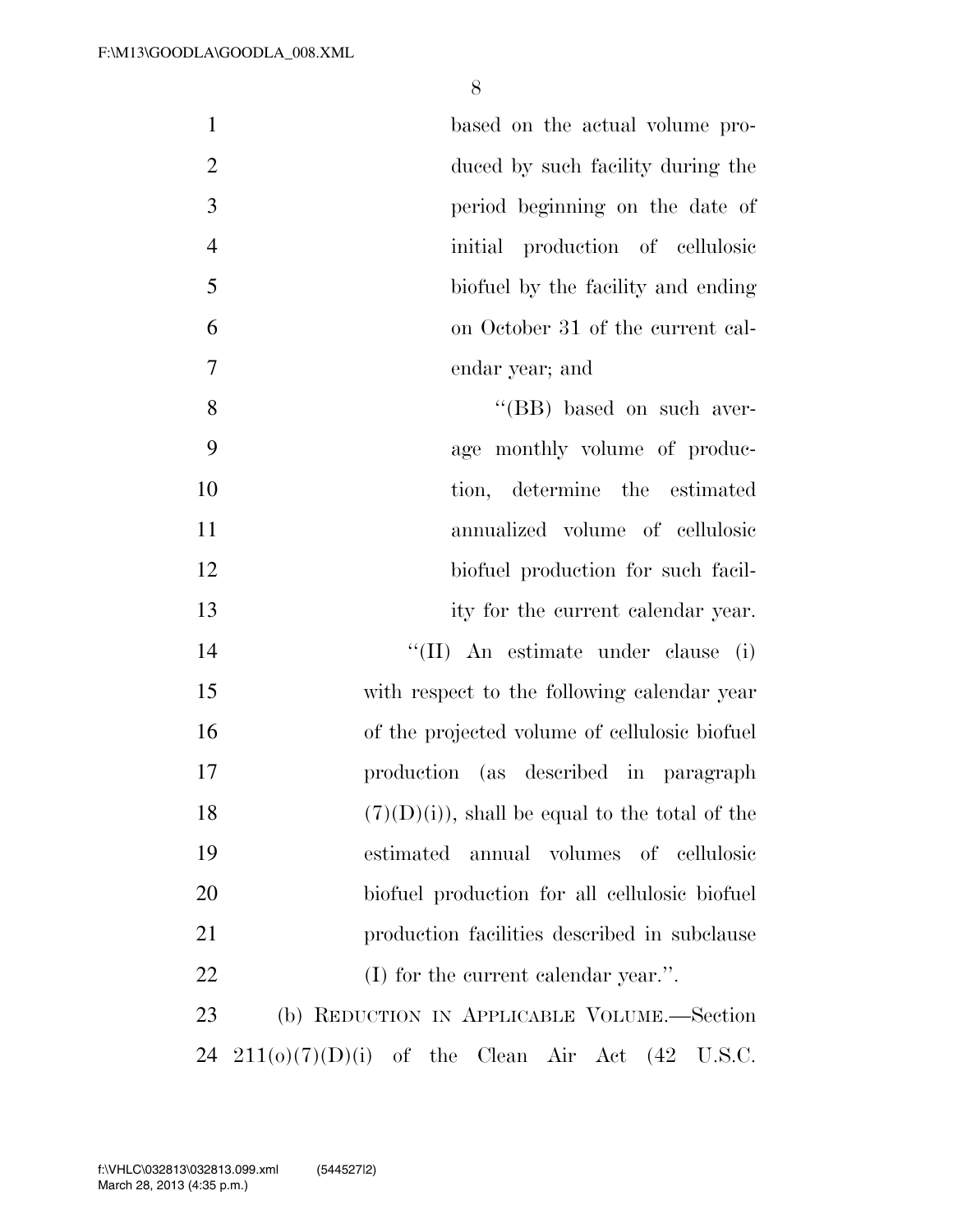1 7545(o)(7)(D)(i)), as amended by section  $101(e)(3)(A)$ , is further amended by— (1) striking ''based on the'' and inserting 4 ''using the exact'': (2) striking ''may also reduce'' and inserting ''shall also reduce''; and (3) striking ''by the same or a lesser volume'' and inserting ''by the same volume''. **SEC. 103. REDUCTION IN APPLICABLE VOLUME OF RENEW- ABLE FUEL CORRESPONDING TO CERTAIN REDUCTIONS IN APPLICABLE VOLUME OF BIOMASS-BASED DIESEL.**  13 Section  $211(0)(7)(E)(ii)$  of the Clean Air Act (42) 14 U.S.C.  $7545(0)(7)(E)(ii)$  is amended by striking "may" also reduce'' and inserting ''shall reduce''. **SEC. 104. APPLICABILITY AND REGULATIONS.**  The amendments made by this title to section 211(o) of the Clean Air Act (42 U.S.C. 7545(o)) shall apply only with respect to calendar years 2014 and after, except that the Administrator of the Environmental Protection Agen- cy shall promulgate regulations to carry out such amend-ments not later than 1 year after the date of enactment

 of this Act, and take any steps necessary to ensure such amendments may be carried out for calendar years 2014 and after.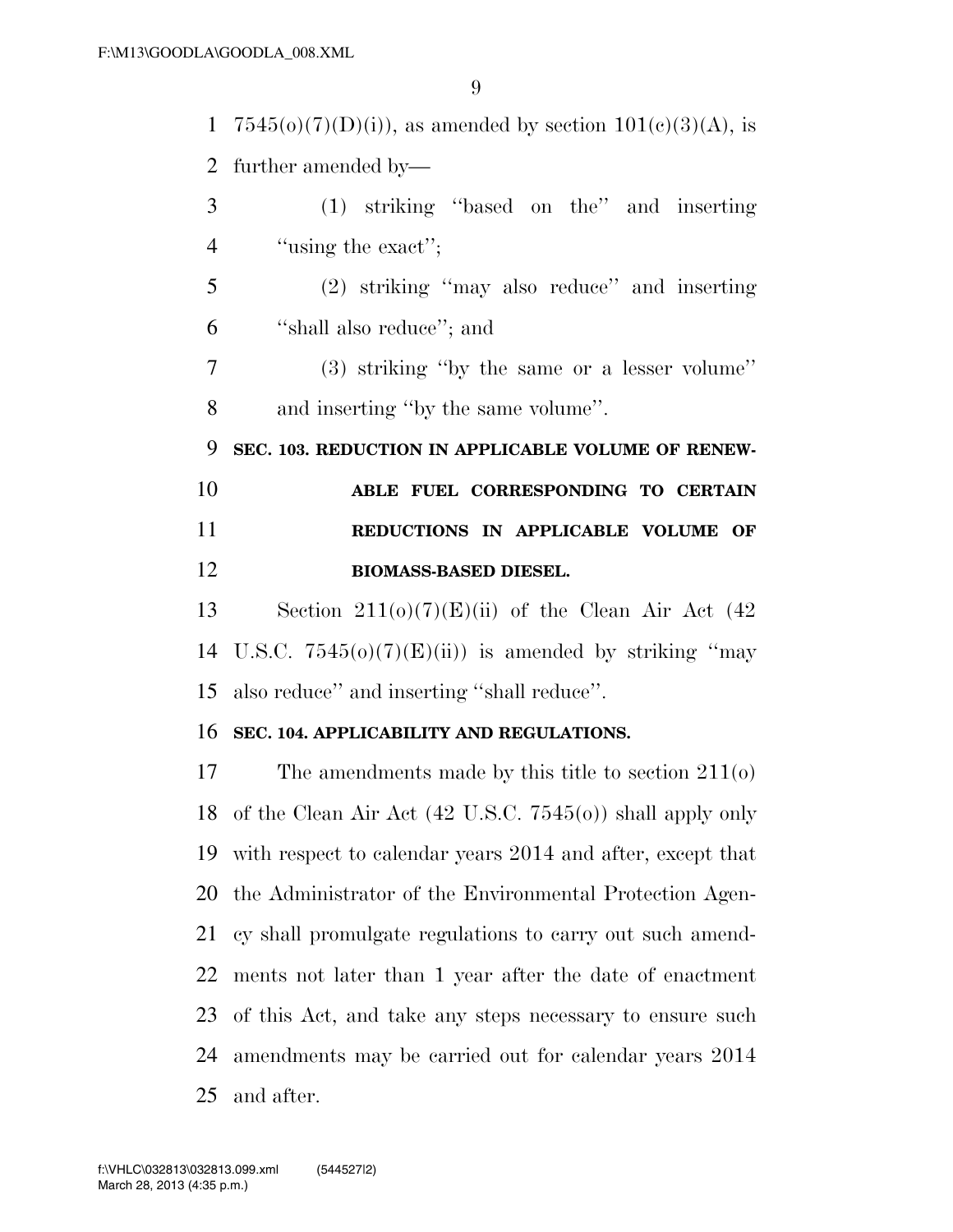# **TITLE II—GASOLINE CON- TAINING GREATER THAN 10- VOLUME PERCENT ETHANOL**

 **SEC. 201. PROHIBITION OF GASOLINE BLENDS WITH GREATER THAN 10-VOLUME-PERCENT ETH-ANOL.** 

 Notwithstanding any other provision of law, the Ad- ministrator of the Environmental Protection Agency may not, including by granting a waiver under section 10 211(f)(4) of the Clean Air Act (42 U.S.C. 7545(f)(4)), au- thorize or otherwise allow the introduction into commerce of gasoline containing greater than 10-volume-percent eth-anol.

# **SEC. 202. PROHIBITION OF WAIVERS.**

 (a) IN GENERAL.—Any waiver granted under section 16 211(f)(4) of the Clean Air Act (42 U.S.C. 7545(f)(4)) be- fore the date of enactment of this Act that allows the in- troduction into commerce of gasoline containing greater than 10-volume-percent ethanol for use in motor vehicles shall have no force or effect.

 (b) CERTAIN WAIVERS.—The waivers described in subsection (a) include the following:

 (1) The waiver entitled, ''Partial Grant and Partial Denial of Clean Air Act Waiver Application Submitted by Growth Energy To Increase the Allow-